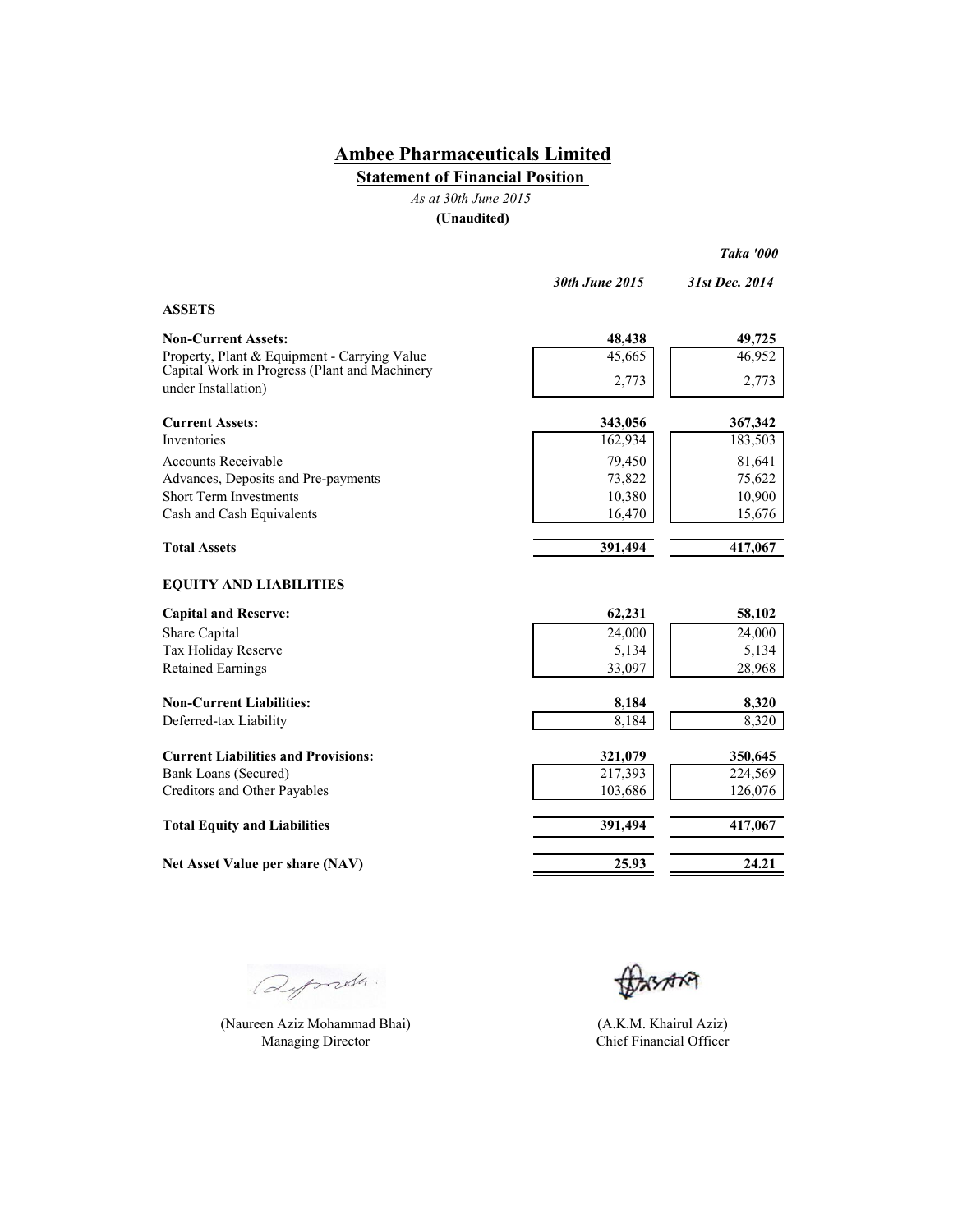**Statement of Comprehensive Income**

|             |  | For the half year ended $30th$ June 2015 |  |
|-------------|--|------------------------------------------|--|
| (Unaudited) |  |                                          |  |

|                                           |             |                          |                      | <b>Taka '000</b>     |
|-------------------------------------------|-------------|--------------------------|----------------------|----------------------|
|                                           | Jan-June 15 | Jan-June 14              | <b>April-June 15</b> | <u>April-June 14</u> |
| <b>Revenue (Turnover) from Net Sales</b>  | 192,347     | 169,982                  | 108,377              | 91,026               |
| Cost of Goods Sold                        | (85, 402)   | (75,302)                 | (49, 505)            | (41, 924)            |
| <b>Gross Profit</b>                       | 106,945     | 94,680                   | 58,872               | 49,102               |
| <b>Operating Expenses:</b>                | (91, 846)   | (81, 166)                | (51, 844)            | (42, 754)            |
| <b>Administrative Expenses</b>            | (9, 848)    | (8,669)                  | (6, 339)             | (5,217)              |
| Marketing and Selling Expenses            | (81,998)    | (72, 497)                | (45, 505)            | (37, 537)            |
| <b>Profit for Operation</b>               | 15,099      | 13,514                   | 7,028                | 6,348                |
| Non Operating Income                      | 598         |                          | 380                  |                      |
| <b>Financial Expenses</b>                 | (9, 723)    | (8,265)                  | (3,980)              | (3,739)              |
| <b>Profit Before Contribution to WPPF</b> | 5,974       | 5,249                    | 3,428                | 2,609                |
| Contribution to WPPF                      | (299)       | $\overline{\phantom{a}}$ | (171)                |                      |
| <b>Net Profit before income-tax</b>       | 5,676       | 5,249                    | 3,257                | 2,609                |
| <b>Provision for income-tax</b>           | (1, 547)    | (1, 443)                 | (979)                | (717)                |
| <b>Current Tax</b>                        | (1,683)     | (1, 443)                 | (939)                | (717)                |
| Deferred Tax Income/ (Expenses)           | 136         |                          | (40)                 |                      |
| Net Profit after income-tax               | 4,129       | 3,805                    | 2,278                | 1,891                |
| <b>Number of Shares</b>                   | 2,400       | 2,400                    | 2,400                | 2,400                |
| <b>Earnings Per Share (EPS)</b>           | 1.72        | 1.59                     | 0.95                 | 0.79                 |

Deports.

(Naureen Aziz Mohammad Bhai) Managing Director

**BASARA** 

(A.K.M. Khairul Aziz) Chief Financial Officer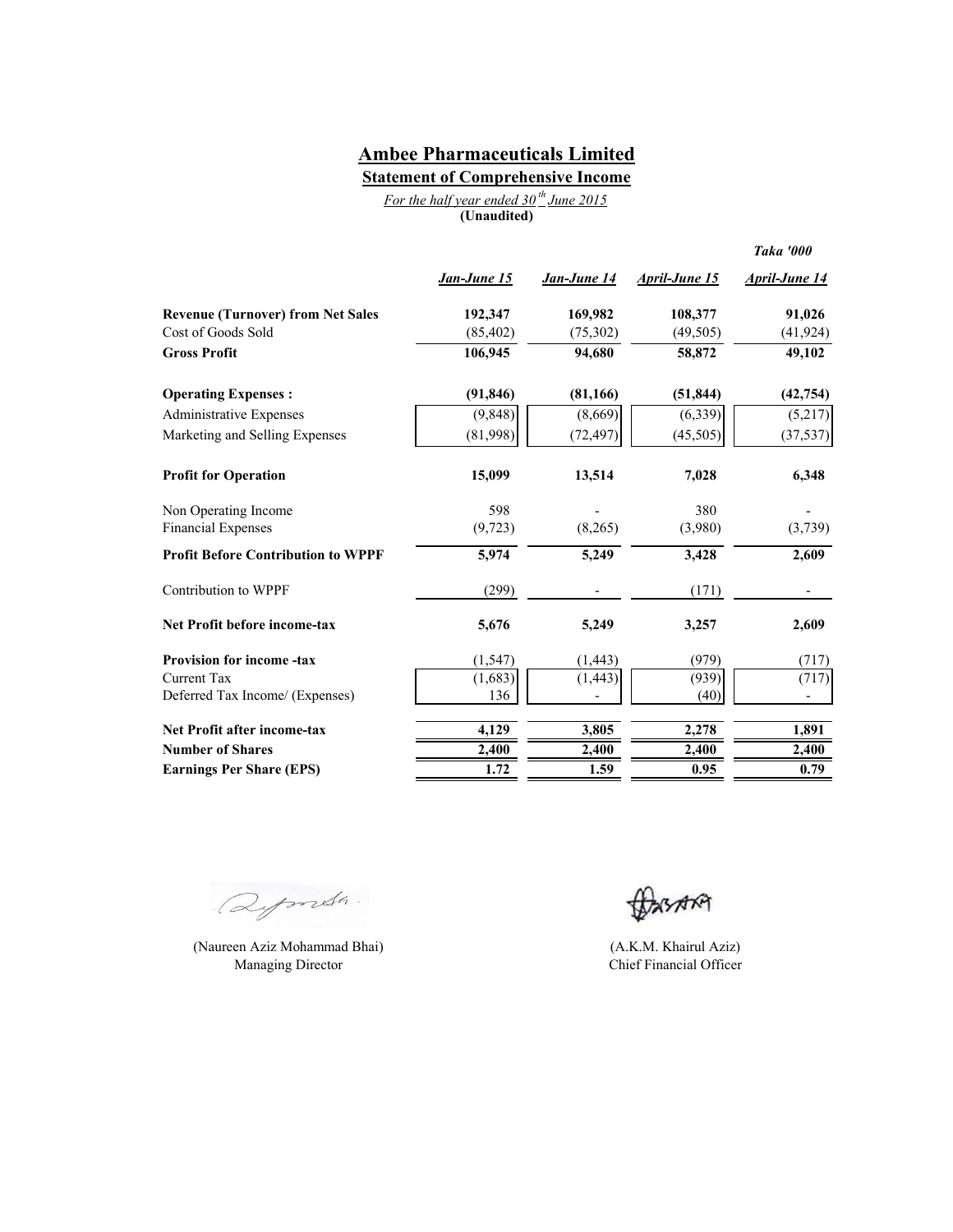## **Statement of Cash Flows**

*For the period from 01 January 2015 to 30 June 2015*

**(Un-audited)**

*Taka '000*

|                                                  | Half year 2015<br><b>Jan-Jun 2015</b> | Half year 2014<br><b>Jan-Jun 2014</b> |
|--------------------------------------------------|---------------------------------------|---------------------------------------|
| <b>Cash Flows from Operating Activities:</b>     |                                       |                                       |
| Collection from turnover                         | 212,916                               | 174,802                               |
| Payments for cost and expenses                   | (198, 731)                            | (162, 304)                            |
| Finance Expenses                                 | (9, 723)                              | (8,265)                               |
| Income-tax paid/deducted at source               | (1, 337)                              | (1, 593)                              |
| <b>Cash Generated from Operating Activities</b>  | 3,125                                 | 2,640                                 |
| <b>Cash Flows from Investing Activities:</b>     |                                       |                                       |
| <b>Acquisition of Fixed Assets</b>               | (311)                                 | (884)                                 |
| <b>Cash Generated From Investment Activities</b> | (311)                                 | (884)                                 |
| <b>Cash Flows from Financing Activities:</b>     |                                       |                                       |
| Other Finance                                    | (2,540)                               | 8,309                                 |
| <b>Cash Generated From Financial Activities</b>  | (2,540)                               | 8,309                                 |
| Increase/(Decrease) in cash and cash equivalents | 274                                   | 10,065                                |
| Opening cash and cash equivalents                | 26,576                                | 7,840                                 |
| Closing Cash and Bank balances                   | 26,850                                | 17,905                                |
| Net Operating cash flow per share                | 1.30                                  | 1.10                                  |
| <b>Components of Cash and Cash Equivalents:</b>  |                                       |                                       |
| Cash and Cash Equivalents                        | 16,470                                | 15,676                                |
| <b>Short Term Investment</b>                     | 10,380                                | 10,900                                |
| <b>Total Cash and Cash Equivalents</b>           | 26,850                                | 26,576                                |

Deposts.

(Naureen Aziz Mohammad Bhai) Managing Director

BASARA

(A.K.M. Khairul Aziz) Chief Financial Officer